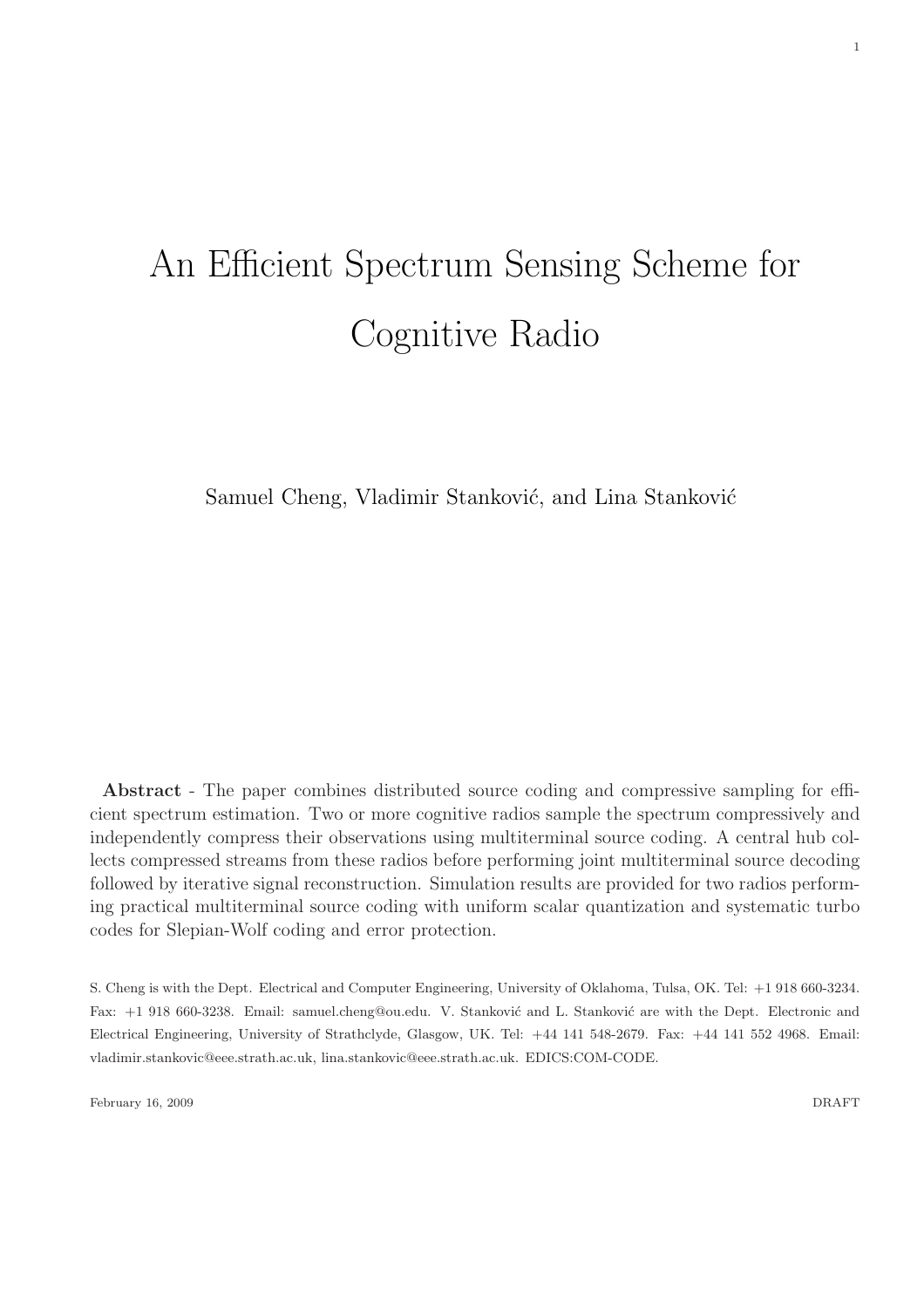#### I. INTRODUCTION

Since the concept of cognitive radio (CR) was introduced, the topic has received much attention. The challenge is how CR devices, networks and services can co-exist with one another in the same spectrum space. This is achieved by CRs dynamically sensing the spectrum for 'unused' or white bands, and 'low energy use' or grey bands. In an environment where multiple CRs co-exist, possibly with other wireless devices, spectrum sharing could be managed by a central hub, based on the measurements received from all CRs. This will avoid spectrum misuse, competition among CRs, and will enable prioritization among CRs, based, for example, on their subscription.

In this paper, we consider the scenario whereby CRs sense the spectrum environment to create a central spectrum database and exploit spectrum holes. Two key issues are high complexity and power consumption of the sensing process, and large bandwidth needed for delivering the observations to a central hub. Since acquired samples at different CRs in a localized area are correlated, distributed source coding (DSC) [1], or more specifically, multiterminal (MT) source coding [2], is the most effective compression method. Moreover, since the spectrum is expected to be sparse, compressive sampling (CS) [3] techniques can be exploited.

In [4], joint sparsity between measurements of different terminals was discussed and several models proposed. In this paper, we assume that measured signals at each CR are sparse, but we do not address joint sparsity of the signals at different CRs to further reduce the number of needed measurements. Instead, we collect enough samples at each CR to independently recover its observation, and employ MT source coding to exploit correlation among the samples at different CRs. When employing MT source coding on compressively sampled data one problem lies in trading off acquisition complexity and compression. Indeed, if we acquire less samples, we will have to spend more bits to represent them. Based on the result of [5] for CS of noisy measurements, we derive a lower bound on the number of measurements needed for successful reconstruction as a function of MT coding distortion and rate. We focus on the case with only two CRs because practical MT code designs for more than two terminals are very complex. However, the system can be generalized to multiple CRs by grouping the CRs into pairs and processing them independently, though with reduced performance [1]. We assume perfect synchronization among the sensors; different sampling times at the two CRs will only result in the total rate increase.

Our main contribution is improving bandwidth efficiency and power usage of CRs with DSC in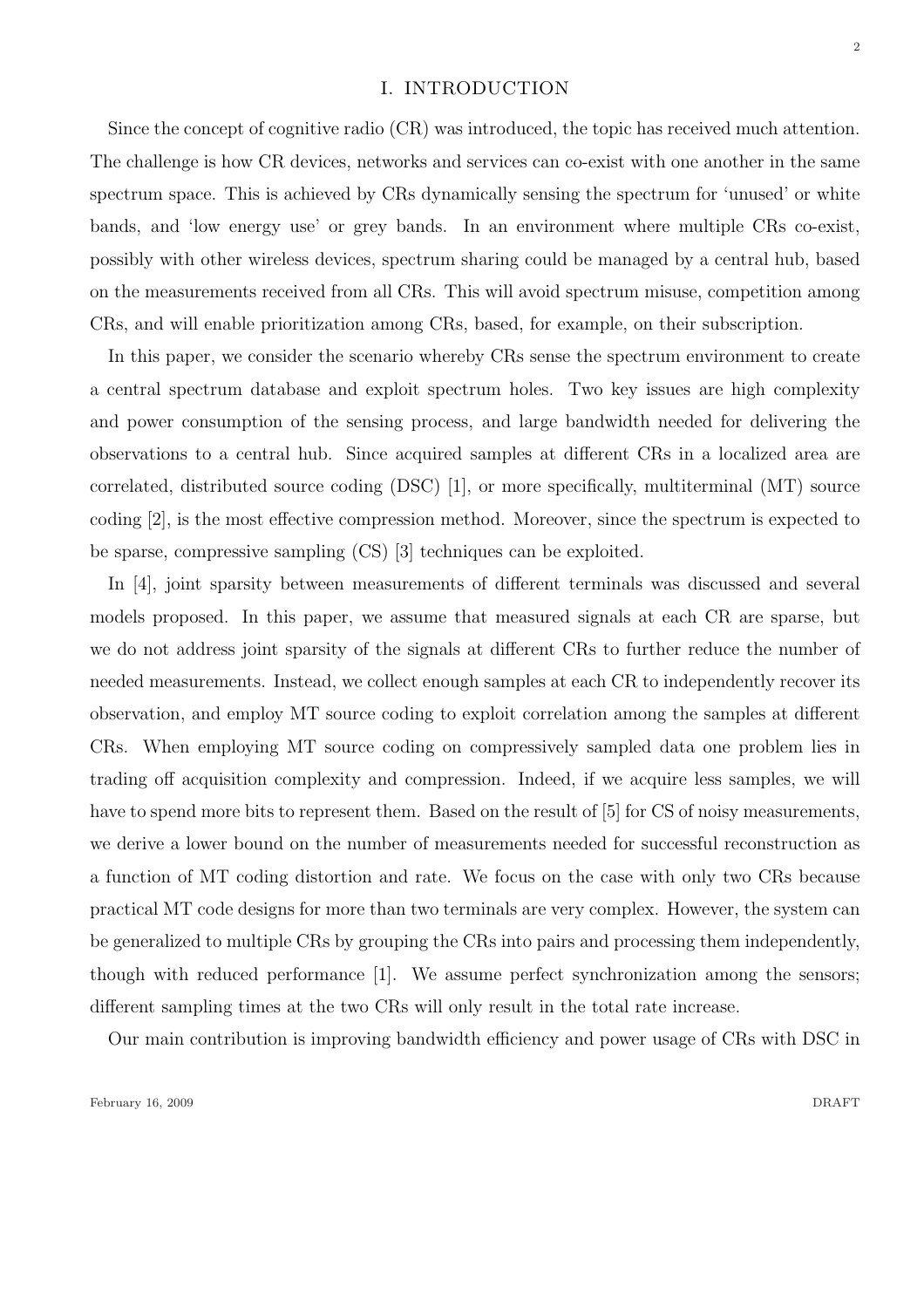a typically noisy CR channel, and using CS to reduce acquisition time compared to the case where only DSC is used. Indeed, recently, the potential of using only CS for wideband CR spectrum sensing was shown [6]. However, exploiting MT source coding on compressively sensed data, to the best of our knowledge, has not been reported yet.

## II. BACKGROUND

Compressive sampling: CS is a novel framework that enables sampling below the Nyquist rate, without (or with small) reduction in reconstruction quality. It is based on exploiting sparsity of the signal in some domain. Let  $\mathbf{x} = \{x[1], \ldots, x[N]\}$  be a set of N samples of a real-valued, discrete-time random process X. Let  $\mathbf{x} = \mathbf{\Psi} \mathbf{s} = \sum_{i=1}^{N}$  $\sum_{i=1}^{N} s_i \psi_i$ , where  $\mathbf{s} = [s_1, \dots, s_N]$  is an N-vector of weighted coefficients  $s_i = \langle \mathbf{x}, \psi_i \rangle$ , and  $\Psi = [\psi_1 | \psi_2 | \cdots | \psi_N]$  is an  $N \times N$  orthonormal basis matrix with  $\psi_i$  being the *i*-th basis column vector. Vector **x** is considered K-sparse in the domain  $\Psi$ , for  $K \ll N$ , if only K out of N coefficients of **s** are non-zero. CS removes "sampling redundancy" when sensing sparse signals by requiring only M samples of the signal, where  $K < M \ll N$ . Let y be an M-length measurement vector given by:  $y = \Phi x$ , where  $\Phi$  is an  $M \times N$  measurement matrix. Signal x can be recovered losslessly from  $M \approx K$  or slightly more measurements if the measurement matrix  $\Phi$  is properly designed [3].

Unfortunately, reconstruction of  $x$  from vector  $y$  of  $M$  samples is not trivial. The exact solution is NP-hard and consists of finding the minimum  $l_0$  norm, i.e., the number of non-zero elements. However, excellent approximation can be obtained via the  $l_1$  norm minimization. The  $l_1$  norm minimization problem, basis pursuit, can be solved using linear programming with  $O(N^3)$  complexity, and it requires in general more measurements than  $l_0$  minimization; faster solutions were proposed at the expense of slightly more measurements. In our experiments, we use the modified LASSO reconstruction [7], which minimizes:  $\hat{\mathbf{s}} = \arg \min ||s'||_1$ , subject to  $||\mathbf{\Phi} \mathbf{\Psi} \mathbf{s}' - \mathbf{y}||_2 \le \epsilon$ , where  $\epsilon$  is a threshold which trades-off precision and execution time. This algorithm is robust even when the measurements are corrupted by measurement noise.

MT source coding: Slepian and Wolf [8] first considered a simple DSC problem of separate lossless compression of two correlated sources, and showed that separate encoding and joint decoding suffer no rate loss compared to the case when the sources are compressed jointly. Berger [2] introduced the MT source coding problem by considering a more general case of separate lossy source coding.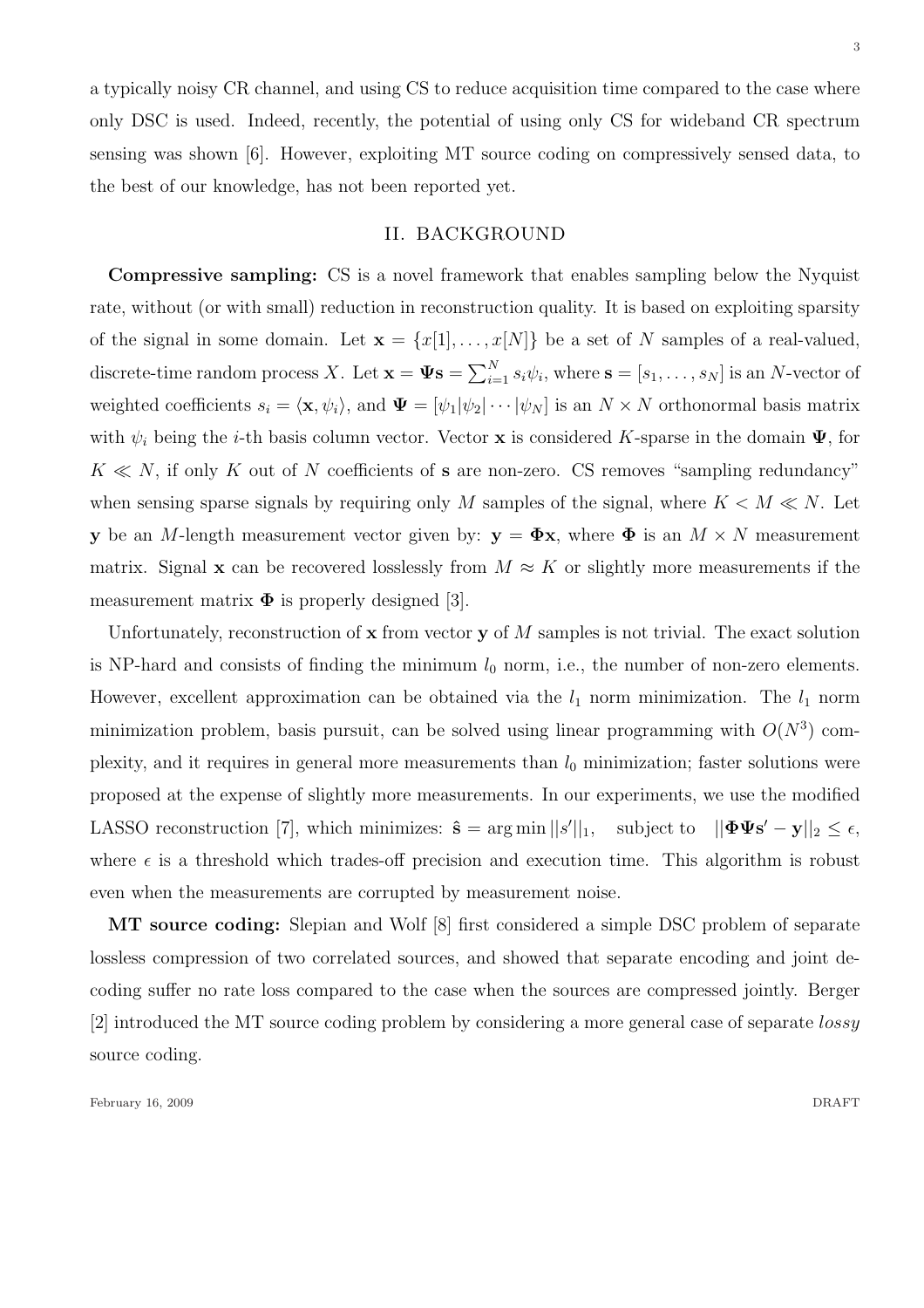In indirect MT source coding a single source is observed by two terminals, which compress their noisy observations independently before sending the result to a central point for joint decoding. Let  $U$  be the source to be reconstructed at the central point. It is observed by two distinct terminals, which are provided only with a noisy version,  $V_i = U + Z_i$ ,  $i = 1, 2$ . Each terminal compresses its observation without knowing the observation present at the other terminal. The compressed bitstreams are sent to the central point over noiseless channels (assuming appropriate use of channel codes). The central point performs joint decoding and reconstructs source  $\hat{U}$ . Providing practical code designs capable of approaching these limits is a challenge [1]. In [9], a design was proposed that exploits quantization of the source observations at the terminal followed by Slepian-Wolf (SW) coding of the quantized indices via turbo or LDPC codes.

## III. SYSTEM DESCRIPTION

Two cognitive radios, CR1 and CR2, sense the bandwidth and send their measurements to a central point, which in turn reconstructs the spectrum, and decides which bands are occupied. Besides the power spectral density occupied by other radios, each CR also senses i.i.d. additive white Gaussian noise (AWGN). Thus, the task of each CR is to sample the spectrum, compress the noisy values and communicate them to the central point.

Let  $x(t)$  be the signal that occupies our chosen frequency band, whose frequency response is to be estimated. Then, CRi,  $i = 1, 2$ , receives:  $x_i(t) = x(t) + n_i(t)$ , where  $n_i(t)$  is zero-mean AWGN independent of  $x(t)$  and  $n_j(t)$ ,  $j \neq i$ . Let  $x_s$  and  $x_{s_i}$  be vectors of N equidistant samples of  $x(t)$ and  $x_i(t)$ , respectively, sampled at or above the Nyquist sampling rate. Then by the Nyquist Theorem,  $x(t)$  can be reconstructed losslessly if all N samples are received. However, using the fact that  $x_s$  is sparse in the frequency domain, the sampling rate can be reduced significantly without sacrificing reconstruction quality exploiting the CS paradigm. Indeed,  $CRi$  can sample  $x_{s_i}$  in M points,  $K < M \ll N$ , as:  $y_i = \Phi_i x_{s_i} = \Phi_i \Psi X_{s_i}$ , where  $\Phi_i$  is an  $M \times N$  measurement matrix,  $\Psi$  is the inverse Fourier transform, and  $X_{s_i}$ , the Fourier representation of  $x_{s_i}$ , has only  $K \ll N$  non-zero elements when noise-free.

Note that sampling is carried out in the time domain.  $x_i(t)$  is down-sampled (non-uniformly) by setting measurement matrix to contain all zeros except one 1 in each of M rows, where the position of 1 is random in that row. Thus,  $y_i$  contains M random (not equidistant) samples of  $x_i(t)$ . Let us assume that CR1 and CR2 are perfectly synchronized via a centralized clock and use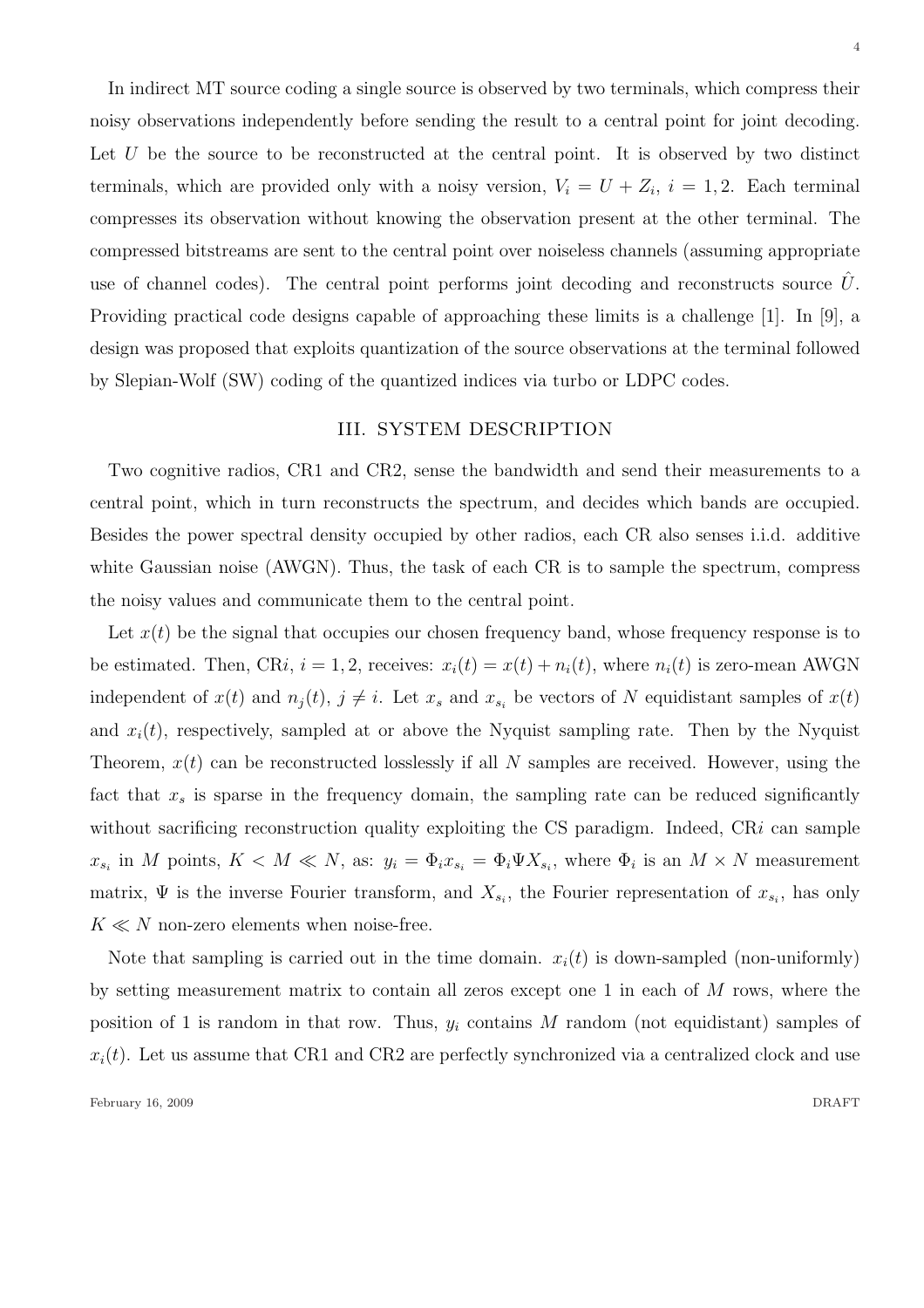the same measurement matrix  $\Phi_1 = \Phi_2 = \Phi$  which can be achieved by the same randomization seed. Then,  $y_1$  and  $y_2$  can be seen as two noisy replicas of the same source, hence they are correlated. This correlation can be exploited in compressing them via indirect MT source coding before transmission.

After acquisition,  $y_i$  is quantized sample-by-sample. To reduce complexity we employ uniform scalar quantization. Since the same scalar quantizers are used by both CRs, there will be remaining correlation among output quantizer indices, which can be exploited by SW coding. However, since least significant bits (LSB) are least correlated, we remove them before SW coding. LSB will be sent by one CR only. The remaining bitplanes are fed to the linear channel code for SW coding. In our simulations, we use the systematic punctured turbo code used in [9] to achieve symmetric compression rates among the two CRs. Due to the systematic nature of the employed SW code, the generated syndrome will consist of a portion of systematic bits and punctured "parity" turbo bits. Additional entropy coding can be employed on the systematic part to further reduce the rate. The resulting compressed bitstreams are sent to the central point after error protection by an appropriate channel code.

The central point collects signals from both CRs before attempting to estimate the spectrum. First, it performs indirect MT source decoding, that is, turbo decoding (possible entropy decoding) and dequantization to recover M-vectors  $\hat{y}_1$  and  $\hat{y}_2$  after padding the LSBs. Then, it performs minimum mean square error (MSE) estimation on  $\hat{y}_1$  and  $\hat{y}_2$  obtaining  $\hat{y}$ , estimation of  $x_s$  in the M sampling points. Note that when  $n_1(t)$  and  $n_2(t)$  are of the same power, this estimation boils down to computing the mean of the reconstructed  $\hat{y}_1$  and  $\hat{y}_2$ . Finally, the decoder performs iterative reconstruction on  $\hat{y}$  to estimate the spectrum. Note that this step may introduce significant distortion if the number of acquired measurements is not sufficient.

To reduce the acquisition complexity, it is desirable to minimize the number of required measurements. In [5], the influence of Gaussian measurement noise on the number of required measurements was studied, and the number of samples needed for successful reconstruction was approximatively lower bounded as:  $M \geq \frac{2K \log(N/K)}{\log(1+SNR)}$  $\frac{2K \log(N/K)}{\log(1+SNR)}$ , where K is the sparsity of the signal and  $SNR$ is measurement signal-to-noise ratio.

In our case, "measurement noise" at the decoder comes from noises  $n_1(t)$  and  $n_2(t)$  and from quantization noises. We can compute the expected distortion before the CS reconstruction as: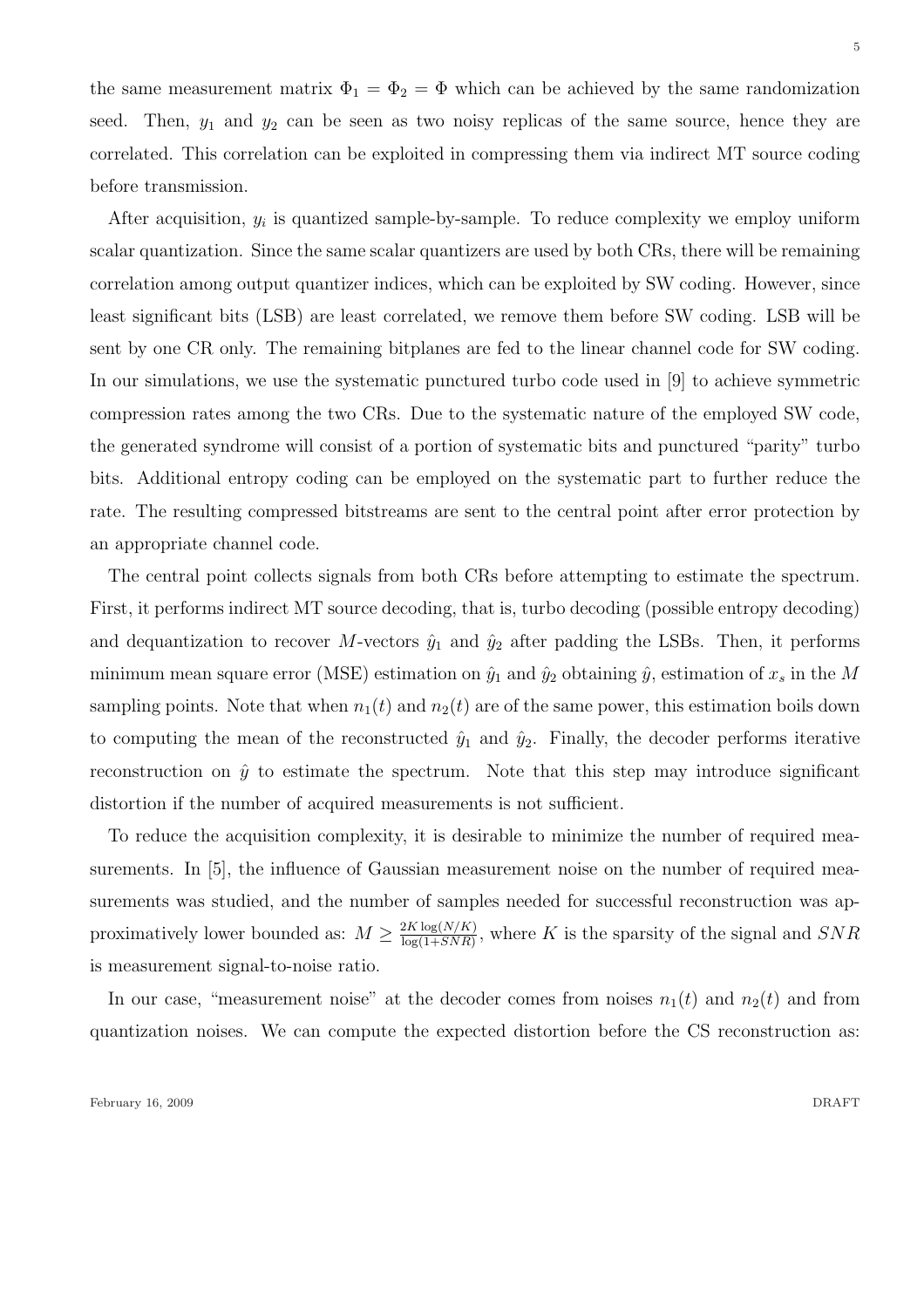$D = \frac{1}{N}$ M  $\sum_{j=1}^{M} E[(y(j) - \hat{y}(j))^2]$ , where  $y(j)$  and  $\hat{y}(j)$ ,  $j = 1, ..., M$ , denote, respectively, M samples taken by the terminals assuming noise-free sensing and M reconstructed values after MT source decoding and minimum MSE estimation.

The distortion  $D$  can be seen as the power of the "measurement noise", thus, the above equation for the minimum number of measurements needed to be acquired by each CR becomes:

$$
M \ge \frac{2K \log(N/K)}{\log(1 + P_y/D)},\tag{1}
$$

where  $P_y$  is the power of y.

The achievable compression sum-rate for the above distortion constraint  $D$ , assuming Gaussian i.i.d. sources, can be calculated as (see [9] and references therein):

$$
R = R_1 + R_2 \ge \frac{1}{2} \log^+ \left[ \frac{4P_y^2}{P_{n_1}^2 P_{n_2}^2 D \left( \frac{1}{P_y^2} - \frac{1}{D} + \frac{1}{P_{n_1}^2} + \frac{1}{P_{n_2}^2} \right)^2} \right],
$$

where  $P_{n_1}$  and  $P_{n_2}$  are power of the noises  $n_1(t)$  and  $n_2(t)$  on the measurements, respectively, and  $\log^+ w = \log w$  for  $w > 0$  and  $\log^+ w = 0$  otherwise.

From the above equation and (1) we can find the lower bound on the minimum number of measurements M as a function of the total transmission rate  $R_t = R/C$  over a channel with capacity C assuming the quadratic Gaussian case:

$$
R_t = \frac{1}{2C} \log^+ \frac{4P_y(10^{\sigma/M} - 1)}{(A - P_{n_1} P_{n_2} \frac{10^{\sigma/M} - 1}{P_y})^2},\tag{2}
$$

where  $\sigma = 2K \log(N/K)$ ,  $A = P_{n_1}/P_{n_2} + P_{n_2}/P_{n_1} + P_{n_1}P_{n_2}/P_y^2$ . Note that there exists a trade-off between the number of measurements and the rate. That is, if we want to acquire less number of measurements, we would need more bits to represent them. We point out that, as the result of [5], the lower bound (1) is only an information-theoretical approximation, and thus is expected to be loose.

In general,  $\Phi_1 \neq \Phi_2$ , which can also come from asynchronous sampling. In this case, each CR would acquire less number of measurements, which means lower acquisition complexity. However, the correlation between the measurements of the two radios has decreased, thus the compression gain goes down. If  $\Phi_1$  and  $\Phi_2$  differ in all rows, then the number of necessary measurements will be minimized, but the MT compression rate will be maximized. Indeed, the increase in the source coding rate is needed to compensate for the difference between measured values at different time.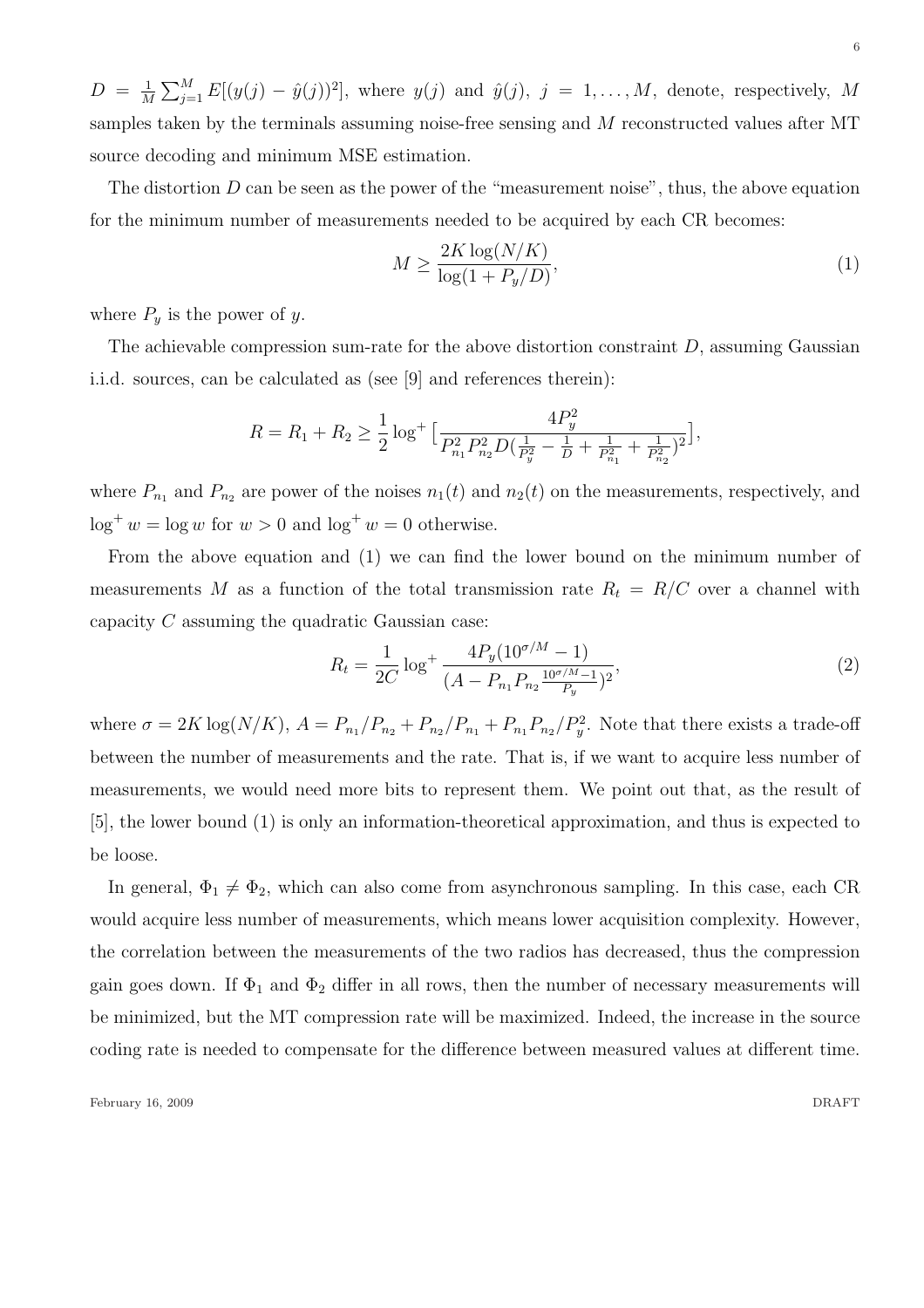If the level of noise in the channel is very low, then each CR would need to acquire only slightly more than  $M/2$  measurements, but these measurements would not be compressible (unless  $x(t)$ ) is a slow-varying signal, such that samples taken at different time are mutually correlated). On the other hand, with  $\Phi_1 = \Phi_2$ , each CR needs M measurements, which can be efficiently MT compressed.

It is possible to trade-off the rate and M by allowing  $\Phi_1$  and  $\Phi_2$  to differ in some rows only. Then only the measurements taken at the same time instances can be MT compressed and sent at the rate given by (2); the rest would be sent uncompressed in the case of i.i.d. signals. Note that the proposed scheme of CS followed by MT source coding can be applied to any measurement matrices (e.g., Gaussian [3]) as long as the RIP condition is met.

#### IV. SIMULATION RESULTS AND DISCUSSION

We generate frequency response of  $x_s$ , such that K occupied portions of its spectrum are randomly allocated. We set  $K = 25$ ,  $N = 1000$ , and the signal power to 100 and change noise power  $P_{n_1} = P_{n_2}$  to obtain different SNRs. We set  $\Phi_1 = \Phi_2$  and use 4 bits to represent each sample, and quantization step size of our scalar quantizer is 0.17. The compression sum-rate is set to 5.2 bit/sample  $(b/s)$ , or in average 2.6 b/s at each CR, which is 1.27 b/s away from the theoretical limit calculated in Section III. This loss mainly comes from the use of a simple uniform scalar quantizer and short turbo codeword sizes. Puncturing of the turbo code output bits can be used to generate different SW rates. The same turbo code of rate 1/2 is used as the error-protection code against transmission noise. We note that the error-protection is not optimized as this is not the focus of the paper. We used the CVX package [10] for implementation of the LASSO algorithm with a threshold of  $\epsilon = 10^{-5}$ , which was found empirically as the best value for all SNRs. The MT compressed streams are sent over an AWGN with SNR=10 dB.

As performance indicator measure, we use MSE between the original spectrum and Fourier transform of the reconstructed  $\hat{x}_s$ :  $MSE = 1/N \sum_{j=1}^{N} E[(\hat{X}_s(j) - X_s(j))^2]$ . Fig. 1 shows MSE, averaged over a number of simulations, as a function of rate reduction factor per CR for three different values of SNRs in the channel. Rate reduction factor was calculated as the ratio of the number of bits sent by one CR after CS and MT source coding (including error protection), to the number of needed bits needed to represent measurements if CS, MT source coding, and error protection were not applied. Since the ratio is much less than 1, huge bandwidth gain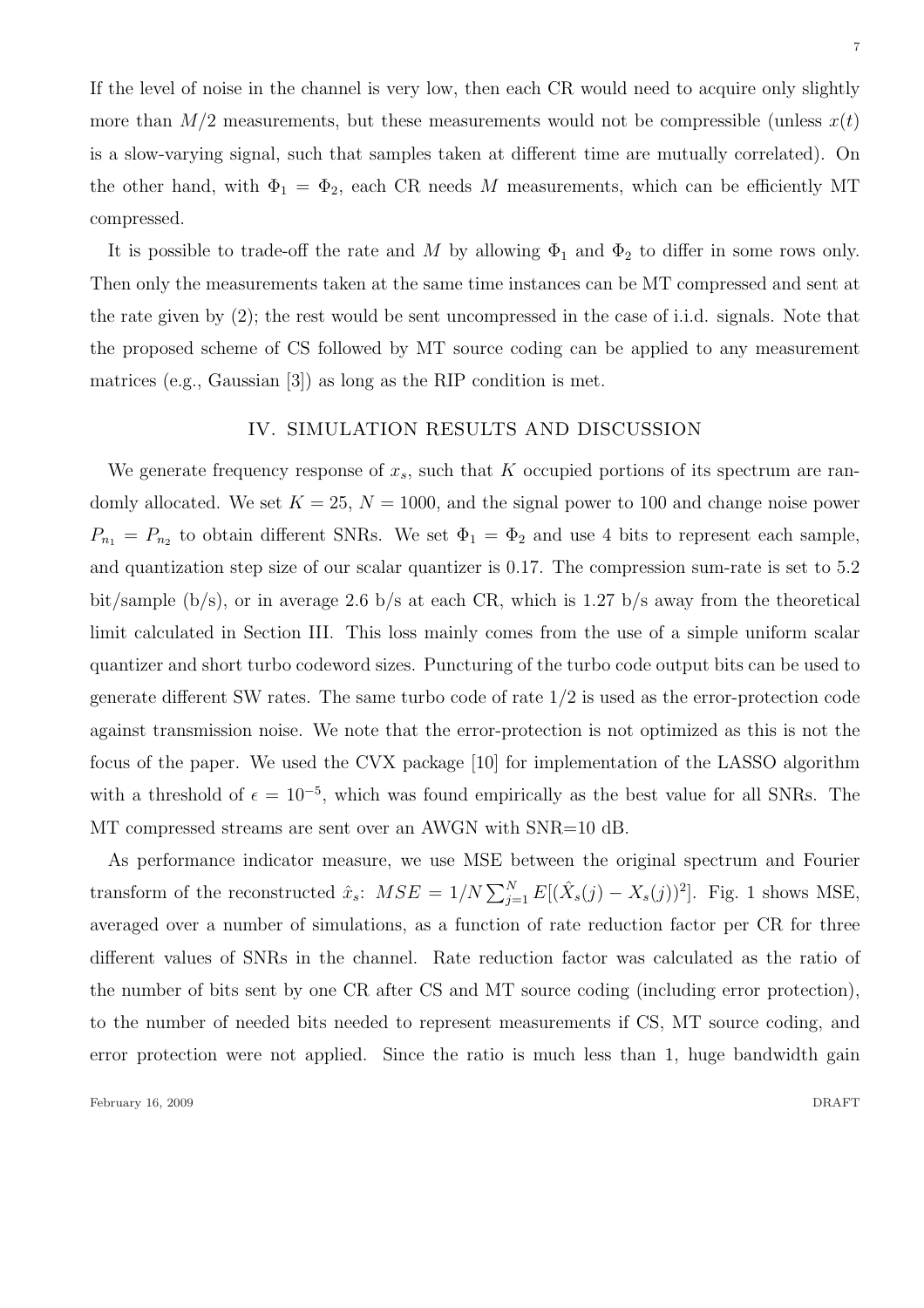is realized. The obtained points correspond to the number of collected measurements  $M =$  $[80, 100, \ldots, 200, 300]$ . Note that we fixed the coding rate, and change the total transmission rate by varying the number of collected CS samples. Curve D represents the limit of the system found in Section III, assuming ideal SW coding and full sampling (no CS and residual errors) for  $SNR=20$  dB (the difference for SNR of 24 and 28 dB is negligible). Note that D is shown as a straight line in Fig. 1 independent of the x-axis. For the practical curves, the remaining distortion comes from SW coding errors and non-ideal CS reconstruction.



Fig. 1. MSE distortion of the reconstructed frequency response vs. rate reduction factor defined as the ratio of the number of bits sent by one CR after CS and MT source coding, to the number of bits that the CR would send if CS and MT source coding were not applied. D denotes the limit of the system assuming ideal SW coding.

It can be observed that with  $M = 80$  significant distortion is present. But, after collecting  $M = 200$  measurements, further measurements provide only small distortion reduction. Thus, with the increase of M the number of errors due to CS decreases, but the loss due to practical SW coding remains. The lower bound on the number of measurements calculated by (1), for this setup was between 52 and 55 depending on the SNR. Thus, this bound is very loose. For low M (80 or 100), residual SW coding errors are often present resulting in high distortion especially for low SNRs (20 and 24 dB). This is because the turbo code, employed for SW coding, does not perform well for small channel codeword sizes. As the channel codeword size increases, the performance improves. Note that the curves approach the ideal curve D but will never meet it due to SW coding errors.

Fig. 2 shows MSE as a function of SNR in the channel for three different values of M It can be seen from the figure that, as expected, MSE decreases with the increase of SNR in the channel for all values of  $M$ . However, there is a large jump in distortion when  $M$  is decreased from 160 to 120. On the other hand, decreasing M from 200 to 160 leads to a much smaller distortion increase. Note that the limit of the system  $D$  slowly decreases with the increase of SNR.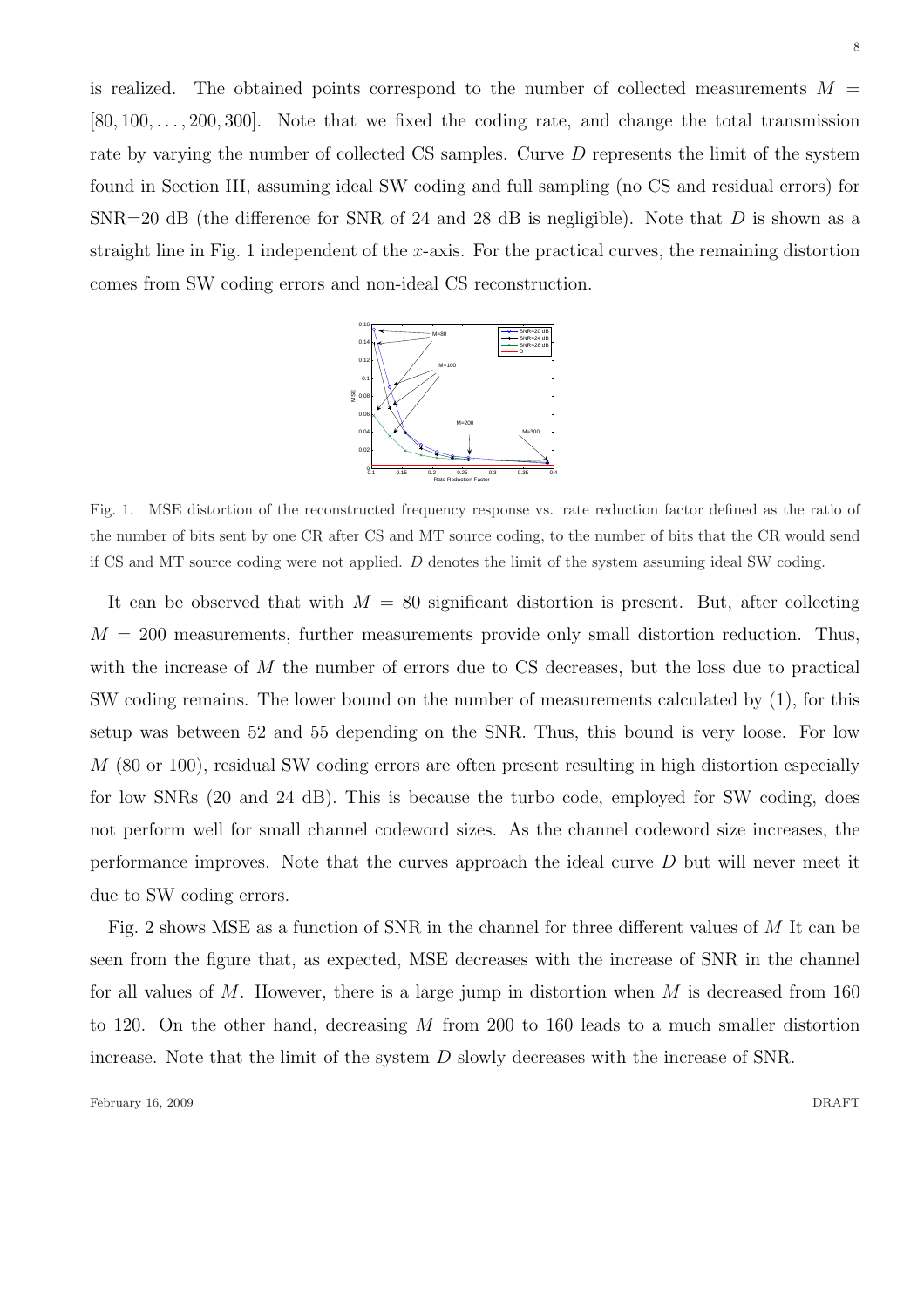

Fig. 2. MSE distortion of the reconstructed frequency response vs. SNR in the channel for three different numbers of acquired samples  $M$ .  $D$  denotes the limit of the system assuming ideal SW coding.

Fig. 3 shows the compression sum rate in  $b/s$  as a function of M under an MSE distortion constraint of 0.1. It can be seen that the required SW coding rate decreases with M as expected, because of small turbo codeword size. Note that for  $SNR=20$  dB and  $M = 80$  it was not possible to obtain distortion below 0.1.



Fig. 3. The MT compression sum-rate vs. the number of collected measurements  $M$  for three different SNR's. Note that each measurement is represented by four bits before SW coding.

#### **REFERENCES**

- [1] Z. Xiong, A. Liveris, and S. Cheng, "Distributed source coding for sensor networks," IEEE Signal Proc. Magazine, vol. 21, pp. 80–94, Sept. 2004.
- [2] T. Berger, "Multiterminal source coding," The Information Theory Approach to Communications, G. Longo, Ed., New York: Springer-Verlag, 1977.
- [3] R.G. Baraniuk, "Compressive Sensing [Lecture Notes]," IEEE Signal Proc. Magazine, vol. 24, pp. 118–121, July 2007.
- [4] M.F. Duarte, S. Sarvotham, D. Baron, M.B. Wakin, and R.G. Baraniuk, "Distributed compressed sensing of jointly sparse signals," in Proc. 2005 Asilomar Conf., Pacific Grove, CA, Oct.-Nov. 2005.
- [5] S. Sarvotham, D. Baron, and R.G. Baraniuk, "Measurements vs. bits: Compressed sensing meets information theory," in Proc. Allerton Conf., Monticello, IL, Sept. 2006.
- [6] Z. Tian and G.B. Giannakis, "Compressed sensing for wideband cognitive radios," in Proc. IEEE ICASSP, Honolulu, Hawaii, Apr. 2007.